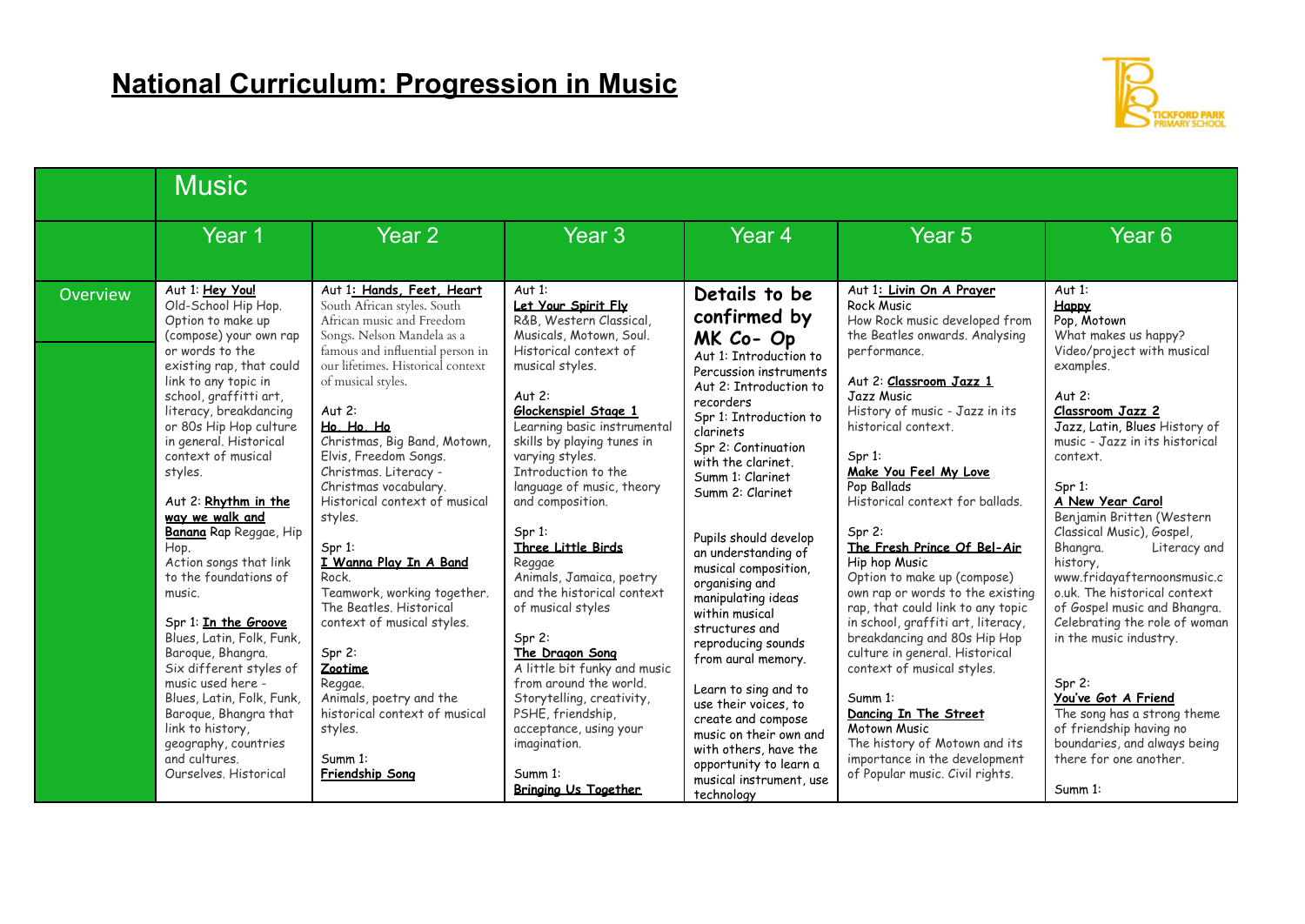| context of musical                            | What friends are for sung by                          | Disco.                                                      | appropriately and have                       | Summ 2: Reflect, Rewind and      | Music and Me                        |
|-----------------------------------------------|-------------------------------------------------------|-------------------------------------------------------------|----------------------------------------------|----------------------------------|-------------------------------------|
| styles.                                       | Gladys Knight, Stevie                                 | Friendship, being kind to                                   | the opportunity to                           | Replay                           | The Music of Carole King.           |
|                                               | Wonder, Dionne Warwick and                            | one another, respect,                                       | progress to the next                         | Western Classical music and      | Her importance as a female          |
| Spr 2: Round and                              | Elton John                                            | accepting everybody,                                        | level of musical                             | your choice from Year 5          | composer in the world of            |
| Round                                         |                                                       | peace, hope and unity.                                      | excellence.                                  |                                  | popular music.                      |
| Latin Bossa Nova, Film                        | Summ 2:                                               |                                                             |                                              | Think about the history of       |                                     |
| music, Big Band Jazz,                         | Reflect, Rewind and Replay                            | Summ 2: Reflect, Rewind                                     | Understand and                               | music in context, listen to some | Summ 2: Reflect, Rewind and         |
| Mash-up, Latin fusion.                        | Western Classical Music and                           | and Replay                                                  | explore how music is                         | Western Classical music and      | <u>Replay</u>                       |
| Latin American style of                       | your choice from Year 2                               | Western Classical Music                                     | created, produced and                        | place the music from the units   | Western Classical Music and         |
| music - Countries from                        |                                                       | and your choice from Year                                   | communicated.                                | you have worked through, in      | your choice from Year 6             |
| around the world. Film                        | Think about the history of                            | 3.                                                          | including through the                        | Consolidate the foundations of   |                                     |
| music. Historical                             | music in context, listen to                           |                                                             | inter-related                                | the language of music, their     | Think about the history of          |
| context of musical                            | some Western Classical music                          | Think about the history of                                  | dimensions: pitch,                           | correct time and space.          | music in context, listen to         |
| styles.                                       | and place the music from the                          | music in context, listen to                                 | duration, dynamics,                          |                                  | some Western Classical music        |
|                                               | units you have worked                                 | some Western Classical                                      | tempo, timbre,                               |                                  | and place the music from the        |
| Summ 1: Your                                  | through, in their correct time                        | music and place the music                                   | texture, structure and                       |                                  | units you have worked               |
| <b>Imagination</b>                            | and space. Consolidate the                            | from the units you have                                     | appropriate musical                          | Pupils should be taught to       | through, in Consolidate the         |
| Your imagination. This                        | foundations of the language                           | worked through, in their                                    | notations.                                   | develop their understanding and  | foundations of the language         |
| is a song about using                         | of music.                                             | correct time and space.                                     |                                              | application of music skills in   | of music, their correct time        |
| your imagination.                             |                                                       | Consolidate the foundations                                 |                                              | listening and discussing         | and space.                          |
| Supercalifragilisticexp                       |                                                       | of the language of music.                                   | - Whole year music                           | improvements to music.           |                                     |
| Mary Poppins,                                 |                                                       |                                                             | by MK Co-Op -                                |                                  |                                     |
| Daydream believer,                            |                                                       |                                                             | World percussion                             |                                  |                                     |
| Pure imagination from                         |                                                       |                                                             |                                              |                                  |                                     |
| Willy Wonka and the                           |                                                       |                                                             | To revise prior                              |                                  |                                     |
| ch The muppet movie                           |                                                       |                                                             | learning                                     |                                  |                                     |
| and A whole new world                         |                                                       |                                                             | To work on the Arts                          |                                  |                                     |
| from Aladdin.                                 |                                                       |                                                             | Award booklet.                               |                                  |                                     |
|                                               |                                                       |                                                             | Consolidate rhythm                           |                                  | Pupils should be taught to          |
| Summ 2: Reflect.                              |                                                       |                                                             | reading (walk, jogging,                      |                                  | recognise their contribution        |
| <b>Rewind and Replay</b>                      | Pupils are expected to know,                          |                                                             | stride, sh)                                  |                                  | to creating and improving           |
| Western Classical                             | apply and understand the                              |                                                             |                                              | Evaluate:                        | music around them through           |
|                                               | matters, skills and processes                         |                                                             | Work on blowing                              | Recognise how music              | listening, singing, and playing     |
| Music and your choice                         | specified in the relevant                             |                                                             |                                              |                                  |                                     |
| from Year 1.                                  |                                                       |                                                             |                                              | can reflect                      | to a higher standard.               |
| Think about the history                       | programme of study.                                   | Pupils should be taught to                                  | Establish pair work - a<br>helpful friend.   | different intentions.            |                                     |
| of music in context.                          |                                                       | sing and play musically with                                |                                              |                                  |                                     |
| listen to some Western<br>Classical music and |                                                       | increasing confidence and<br>control. They should           | Extend rhythm reading                        |                                  |                                     |
| place the music from                          | Improvising and playing<br>classroom instruments with | develop an understanding of                                 | to whole songs using<br>crotchet notes and   |                                  |                                     |
|                                               |                                                       |                                                             |                                              |                                  |                                     |
| the units you have<br>worked through, in      | increasing accuracy.                                  | reproducing sounds from<br>aural memory.                    | rests (walk and sh).<br>Refine stave and the |                                  |                                     |
| their correct time and                        |                                                       |                                                             | note B                                       |                                  |                                     |
| space. Consolidate the                        |                                                       |                                                             |                                              |                                  |                                     |
| foundations of the                            |                                                       | Learn to sing and to use<br>their voices, to create and     | <br>Main three focus                         |                                  |                                     |
| language of music.                            |                                                       | compose music. Have the                                     | areas:                                       |                                  |                                     |
|                                               |                                                       | opportunity to learn a                                      | Blowing, note reading &                      |                                  | Fvaluate:                           |
|                                               |                                                       |                                                             | helpful friend                               |                                  |                                     |
|                                               |                                                       | musical instrument. Have                                    | -Hand positions and                          |                                  | Improve their work                  |
| Pupils are expected to                        | Fvaluate:                                             | the opportunity to progress<br>to the next level of musical | correct holding of the                       |                                  | through analysis,<br>evaluation and |
| know, apply and<br>understand the             |                                                       | excellence.                                                 |                                              |                                  |                                     |
|                                               | Choose sounds and                                     |                                                             | instrument                                   |                                  | comparison.                         |
| matters, skills and                           | instruments carefully and                             |                                                             |                                              |                                  |                                     |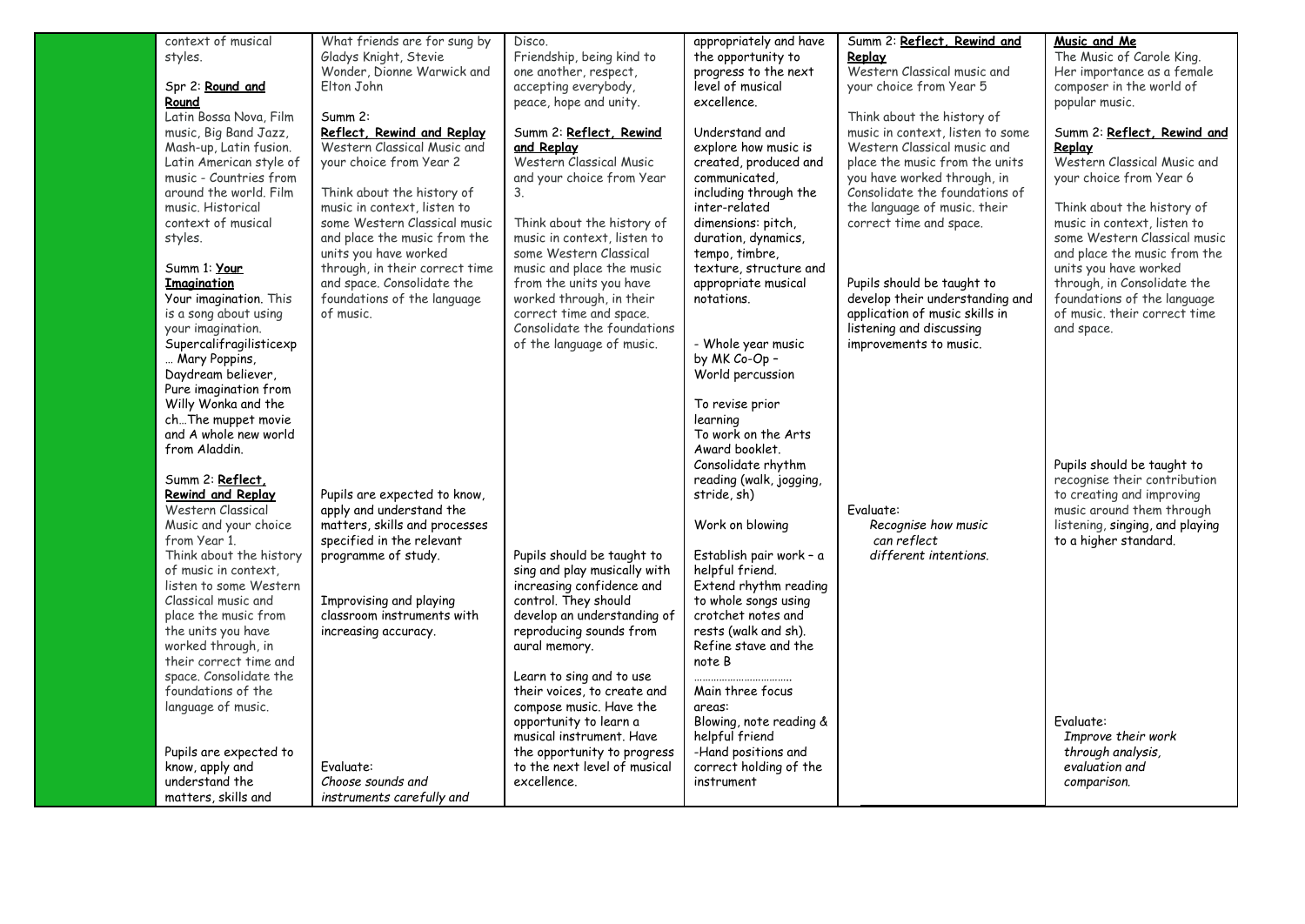|       | processes specified in<br>the relevant<br>programme of study.<br>Improvising leading to<br>playing classroom<br>instruments.<br>Evaluate:<br>Choose sounds and<br>instruments and<br>becoming familiar with<br>the sound of the<br>instruments. | make improvements to their<br>own and others' work.                                                                                                                                                                                                                                                                                                                                                                                                                                                                                                                                                                                                              | Evaluate:<br>Understand and explore<br>how music is created,<br>produced and<br>communicated.                                                                                                                                                                                                                                                                                                                                                                                                                                                                                                                                                                         | How to blow to<br>make the<br>appropriate sound<br>Reading rhythms<br>(crotchet notes<br>and rests, quavers<br>and minims)<br>Add new note A -<br>fingering and on the<br>stave<br>Reading the notes<br>$\bullet$<br>B and A<br>Consolidate all of the<br>following:<br>Add new note G -<br>fingering and on the<br>stave                                                      |                                                                                                                                                                                                                                                                                                                                                                                                                                                                                                                                                                                                                                                                  |                                                                                                                                                                                                                                                                                                                                                                                                                                                                                                                                                                                                                                                                                                                           |
|-------|-------------------------------------------------------------------------------------------------------------------------------------------------------------------------------------------------------------------------------------------------|------------------------------------------------------------------------------------------------------------------------------------------------------------------------------------------------------------------------------------------------------------------------------------------------------------------------------------------------------------------------------------------------------------------------------------------------------------------------------------------------------------------------------------------------------------------------------------------------------------------------------------------------------------------|-----------------------------------------------------------------------------------------------------------------------------------------------------------------------------------------------------------------------------------------------------------------------------------------------------------------------------------------------------------------------------------------------------------------------------------------------------------------------------------------------------------------------------------------------------------------------------------------------------------------------------------------------------------------------|--------------------------------------------------------------------------------------------------------------------------------------------------------------------------------------------------------------------------------------------------------------------------------------------------------------------------------------------------------------------------------|------------------------------------------------------------------------------------------------------------------------------------------------------------------------------------------------------------------------------------------------------------------------------------------------------------------------------------------------------------------------------------------------------------------------------------------------------------------------------------------------------------------------------------------------------------------------------------------------------------------------------------------------------------------|---------------------------------------------------------------------------------------------------------------------------------------------------------------------------------------------------------------------------------------------------------------------------------------------------------------------------------------------------------------------------------------------------------------------------------------------------------------------------------------------------------------------------------------------------------------------------------------------------------------------------------------------------------------------------------------------------------------------------|
| Vocal | Use their voices<br>expressively and<br>creatively by speaking<br>chants, rhymes and<br>songs.<br>Use their voices<br>expressively and<br>creatively by singing<br>songs tunefully.                                                             | -Use their voices expressively<br>and creatively by singing<br>songs tunefully that move by<br>step, skip or leap.<br>-Sing an ostinato<br>-Find their singing voices and<br>use their voices confidently.<br>-Sing a melody accurately at<br>their own pitch.<br>-Sing with a sense of<br>awareness of pulse and<br>control of rhythm.<br>-Recognise phrase lengths and<br>know when to breathe.<br>-Sing songs expressively.<br>-Follow pitch movements with<br>their hands and use high, low<br>and middle voices.<br>-Begin to sing with control of<br>pitch (e.g. following the shape<br>of the melody).<br>-Sing with an awareness<br>of other performers. | -Copy sung phrases<br>-Sing partner songs and<br>rounds in two or three<br>parts<br>-Track the shape of sung<br>phrases in the air<br>-Use their voices to play<br>and perform solo with<br>increasing accuracy,<br>fluency, control and<br>expression and sing with<br>awareness and control<br>the expressive elements.<br>E.g. timbre, tempo,<br>dynamics<br>-Play and perform<br>ensemble contexts, using<br>their voices with<br>increasing accuracy,<br>fluency, control and<br>expression.<br>-Sing with confidence<br>using a wider vocal range.<br>- Sing in tune.<br>- Sing with awareness of<br>pulse and control of<br>rhythm.<br>- Sing songs and create | -Sing songs in two or<br>three parts with an<br>increasing awareness<br>of the tone of their<br>voice<br>-Play and perform in<br>solo contexts, using<br>their voice with<br>increasing accuracy,<br>fluency, control and<br>expression.<br>-Play and perform in<br>ensemble contexts.<br>using their voice with<br>increasing accuracy,<br>fluency, control and<br>expression | Play and perform in solo using<br>their voices with increasing<br>accuracy, fluency, control and<br>expression.<br>-Play and perform ensemble<br>contexts, using their voices<br>with increasing accuracy,<br>fluency, control and<br>expression.<br>-Sing songs with<br>increasing control of<br>breathing, posture<br>and sound projection.<br>- Sing songs in tune<br>and with an awareness<br>of other parts.<br>- Identify phrases<br>through breathing in<br>appropriate places.<br>- Sing with<br>expression and begin<br>to rehearse with<br>others.<br>- Sing a round in two<br>parts and identify the<br>melodic phrases and<br>how they fit together. | Recap and further develop<br>play and perform in solo<br>using their voices with<br>increasing accuracy, fluency,<br>control and expression.<br>-Use thinking voice to<br>internalise rhythmic or<br>melodic phrases, reproduce<br>and add improvised rhythm.<br>-Recap sing songs with<br>increasing control of<br>breathing, posture<br>and sound projection.<br>- Sing legato songs in<br>unison with good<br>intonation from memory,<br>with attention to<br>phrasing.<br>- Sing a wide variety of<br>songs in two or three<br>parts confidently, and<br>identify the melodic<br>phrases and how they<br>fit together.<br>- Sing confidently as<br>a class, in small groups<br>and alone, and have an<br>awareness of |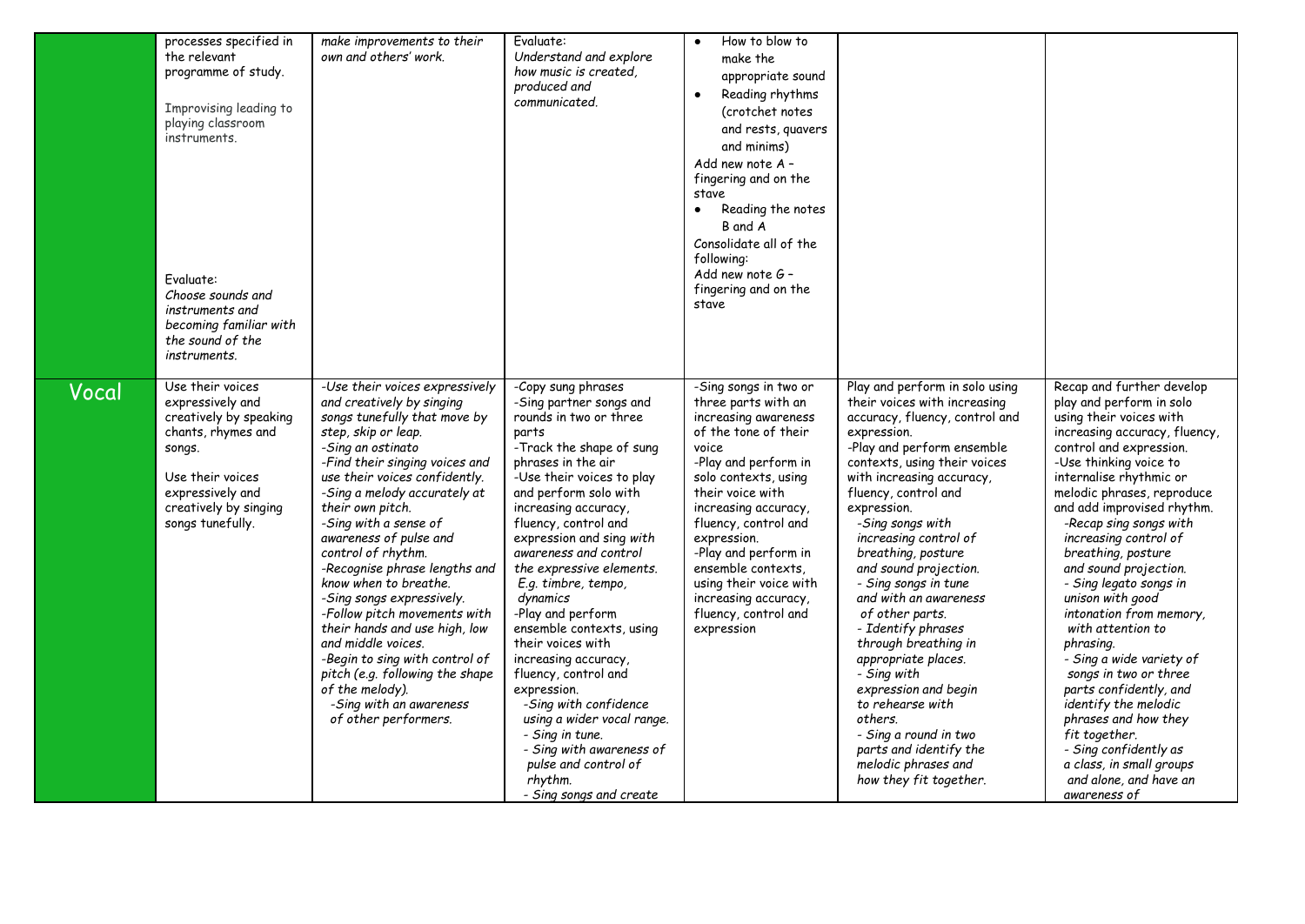|                             |                                                                                                                                                                                                                                                                                                                                                 |                                                                                                                                                                                                                                                                                                                                                                                                                                                     | different vocal effects.<br>- Understand how mouth<br>shapes can affect<br>voice sounds.<br>- Internalise sounds by<br>singing parts of a song<br>'in their heads.'                                                                                                                                                                                                                                                                                                                                                         |                                                                                                                                                                                                                                                                                                                                                                                                                                         |                                                                                                                                                                                                                                                                                                                                                                                                                                                                                                                                                                 | <i>improvisation</i> with<br>the voice.                                                                                                                                                                                                                                                                                                                                                                                                                                                |
|-----------------------------|-------------------------------------------------------------------------------------------------------------------------------------------------------------------------------------------------------------------------------------------------------------------------------------------------------------------------------------------------|-----------------------------------------------------------------------------------------------------------------------------------------------------------------------------------------------------------------------------------------------------------------------------------------------------------------------------------------------------------------------------------------------------------------------------------------------------|-----------------------------------------------------------------------------------------------------------------------------------------------------------------------------------------------------------------------------------------------------------------------------------------------------------------------------------------------------------------------------------------------------------------------------------------------------------------------------------------------------------------------------|-----------------------------------------------------------------------------------------------------------------------------------------------------------------------------------------------------------------------------------------------------------------------------------------------------------------------------------------------------------------------------------------------------------------------------------------|-----------------------------------------------------------------------------------------------------------------------------------------------------------------------------------------------------------------------------------------------------------------------------------------------------------------------------------------------------------------------------------------------------------------------------------------------------------------------------------------------------------------------------------------------------------------|----------------------------------------------------------------------------------------------------------------------------------------------------------------------------------------------------------------------------------------------------------------------------------------------------------------------------------------------------------------------------------------------------------------------------------------------------------------------------------------|
| <b>Tuned</b><br>instruments | Play tuned instruments<br>musically.<br>Recall and remember<br>short songs and<br>sequences and patterns<br>of sounds.<br>- Identify different<br>sound sources.<br>- Identify well-defined<br>musical features.                                                                                                                                | Play tuned instruments<br>musically.<br>Recall and remember<br>short songs and<br>sequences and patterns<br>of sounds.<br>- Respond physically<br>when composing and<br>appraising music.<br>- Identify different<br>sound sources.<br>- Identify well-defined<br>musical features.                                                                                                                                                                 | -Talk about the<br>instruments used and how<br>they are used<br>(Glockenspiels)<br>-Play and perform in solo<br>contexts, using musical<br>instruments with<br>increasing accuracy,<br>fluency, control and<br>expression.<br>-Play and perform in<br>ensemble contexts, using<br>musical instruments with<br>increasing accuracy,<br>fluency, control and<br>expression.<br>-Identify melodic phrases<br>and play them by ear.<br>- Identify phrases that<br>could be used as an<br>introduction, interlude and<br>ending. | -Recorder<br>-Clarinet<br>-Talk about<br>instruments and how<br>they are used<br>-Play and perform in<br>solo contexts, using<br>their instruments with<br>increasing accuracy,<br>fluency, control and<br>expression.<br>-Play and perform in<br>ensemble contexts.<br>using musical<br>instruments with<br>increasing accuracy,<br>fluency, control and<br>expression.<br>- Create sequences of<br>movements in response<br>to sounds | -Talk about pulse and ensemble<br>when performing solo or as part<br>of a group<br>-Play and perform in solo or<br>ensemble contexts, using<br>musical instruments with<br>increasing accuracy, fluency,<br>control and expression.<br>-Internalise short melodies and<br>play these on pitched percussion<br>(play by ear).<br>- Create dances that reflect<br>musical features.<br>- Identify different moods and<br>textures.<br>- Identify how a mood is<br>created by music and lyrics.<br>- Listen to longer pieces of<br>music and<br>identify features. | -Identify the instruments<br>used.<br>- Identify instruments<br>exposed to throughout the<br>year.<br>-Practise and perform<br><i>improvising.</i><br>-Practise and perform<br>compositions.<br>-Contribute by playing an<br>instrumental part, improvising<br>or performing their<br>composition.<br>-Play instrumental parts<br>accurately and in time as part<br>of the performance and use<br>notation.<br>- Use leadership skills to<br>demonstrate and lead others<br>in a group |
| Untuned<br>instruments      | Play untuned<br>instruments musically.<br>Recall and remember<br>short songs and<br>sequences and patterns<br>of sounds.<br>- Identify different<br>sound sources.<br>-Play instruments in<br>different ways and<br>create sound effects.<br>- Handle and play<br>instruments with<br>control.<br>- Identify different<br>groups of instruments | Play untuned instruments<br>musically.<br>Recall and remember<br>short songs and<br>sequences and patterns<br>of sounds.<br>- Respond physically<br>when appraising music.<br>- Identify different<br>sound sources.<br>- Identify well-defined<br>musical features.<br>- Play instruments in<br>different ways and<br>create sound effects.<br>- Handle and play<br>instruments with<br>control.<br>- Identify different<br>groups of instruments. | -Clap rhythmic patterns<br>-Create rhythmic patterns<br>-Talk about the<br>instruments used and how<br>they are used<br>(percussion)<br>-Play and perform in solo<br>and ensemble contexts,<br>using musical instruments<br>with increasing accuracy,<br>fluency, control and<br>expression.<br>-Identify melodic phrases<br>and play them by ear.<br>- Identify phrases that<br>could be used as an<br>introduction, interlude<br>and ending.<br>- Choose instruments<br>on the basis of                                   | -Percussion<br>-Talk about<br>instruments and how<br>they are used<br>-Play and perform in<br>solo contexts, using<br>their instruments with<br>increasing accuracy,<br>fluency, control and<br>expression.<br>-Play and perform in<br>ensemble contexts.<br>using musical<br>instruments with<br>increasing accuracy,<br>fluency, control and<br>expression.                                                                           | -Play and perform in solo<br>contexts, using musical<br>instruments with increasing<br>accuracy, fluency, control and<br>expression.<br>-Play and perform in ensemble<br>contexts, using musical<br>instruments with increasing<br>accuracy, fluency, control and<br>expression.<br>-Internalise short<br>melodies and play<br>these on<br>pitched percussion<br>(play by ear).<br>-Identify and<br>control different<br>ways percussion<br>instruments make<br>sounds.                                                                                         | -Identify the instruments<br>used/ they can hear<br>- Identify instruments<br>exposed to throughout the<br>year.<br>-Practise and perform<br>improvising.<br>-Practise and perform<br>compositions.<br>-Contribute by playing an<br>instrumental part, improvising<br>or performing their<br>composition.<br>-Play instrumental parts<br>accurately and in time as part<br>of the performance and use<br>notation.<br>- Play<br>accompaniments<br>with control and<br>accuracy.        |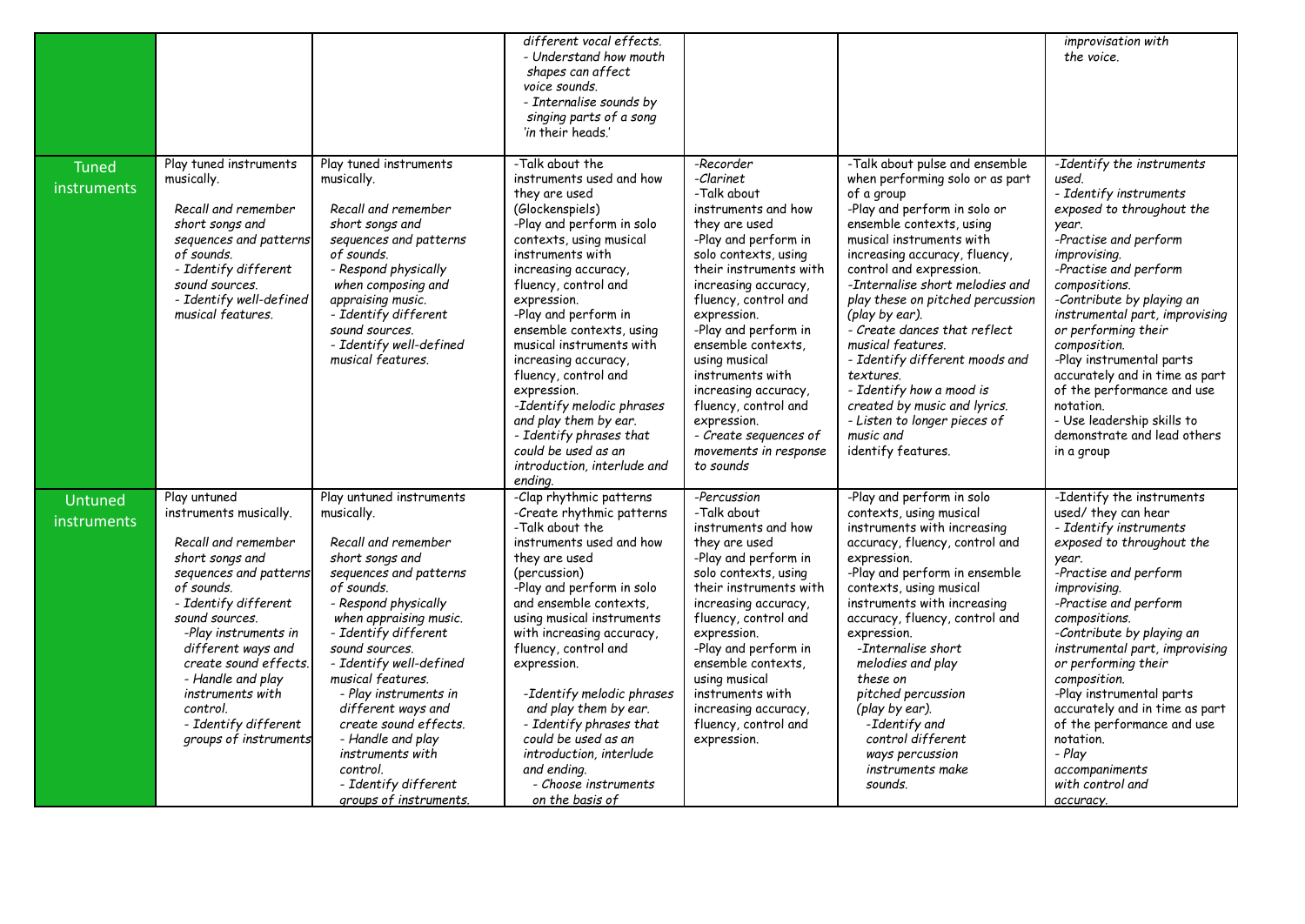|                                   |                                                                                                                                                                                                                                                                           |                                                                                                                                                                                                                                                                                                                                                                                                                                                                        | internalised sounds.                                                                                                                                                                                                                                                                                                                                                                                                                                                                                                                                                                                                                                                                                                                                                                                                                                                                                                                                            |                                                                                                                                                                                                                                                                                                                                                                                                                                                                                                                                                                                                                                                                                                                                                                                                                                                                                                                                                    |                                                                                                                                                                                                                                                                                                                                                                                                                                                                                                                                                                                                                                                                                                                                                                                                                                       |                                                                                                                                                                                                                                                                                                                                                                                                                                                                                                                                                                                                                                                                                                                                                                                                                                                                                                                                                                                      |
|-----------------------------------|---------------------------------------------------------------------------------------------------------------------------------------------------------------------------------------------------------------------------------------------------------------------------|------------------------------------------------------------------------------------------------------------------------------------------------------------------------------------------------------------------------------------------------------------------------------------------------------------------------------------------------------------------------------------------------------------------------------------------------------------------------|-----------------------------------------------------------------------------------------------------------------------------------------------------------------------------------------------------------------------------------------------------------------------------------------------------------------------------------------------------------------------------------------------------------------------------------------------------------------------------------------------------------------------------------------------------------------------------------------------------------------------------------------------------------------------------------------------------------------------------------------------------------------------------------------------------------------------------------------------------------------------------------------------------------------------------------------------------------------|----------------------------------------------------------------------------------------------------------------------------------------------------------------------------------------------------------------------------------------------------------------------------------------------------------------------------------------------------------------------------------------------------------------------------------------------------------------------------------------------------------------------------------------------------------------------------------------------------------------------------------------------------------------------------------------------------------------------------------------------------------------------------------------------------------------------------------------------------------------------------------------------------------------------------------------------------|---------------------------------------------------------------------------------------------------------------------------------------------------------------------------------------------------------------------------------------------------------------------------------------------------------------------------------------------------------------------------------------------------------------------------------------------------------------------------------------------------------------------------------------------------------------------------------------------------------------------------------------------------------------------------------------------------------------------------------------------------------------------------------------------------------------------------------------|--------------------------------------------------------------------------------------------------------------------------------------------------------------------------------------------------------------------------------------------------------------------------------------------------------------------------------------------------------------------------------------------------------------------------------------------------------------------------------------------------------------------------------------------------------------------------------------------------------------------------------------------------------------------------------------------------------------------------------------------------------------------------------------------------------------------------------------------------------------------------------------------------------------------------------------------------------------------------------------|
|                                   |                                                                                                                                                                                                                                                                           |                                                                                                                                                                                                                                                                                                                                                                                                                                                                        |                                                                                                                                                                                                                                                                                                                                                                                                                                                                                                                                                                                                                                                                                                                                                                                                                                                                                                                                                                 |                                                                                                                                                                                                                                                                                                                                                                                                                                                                                                                                                                                                                                                                                                                                                                                                                                                                                                                                                    |                                                                                                                                                                                                                                                                                                                                                                                                                                                                                                                                                                                                                                                                                                                                                                                                                                       |                                                                                                                                                                                                                                                                                                                                                                                                                                                                                                                                                                                                                                                                                                                                                                                                                                                                                                                                                                                      |
| Auditory                          | Listen with<br>concentration and<br>understanding to a<br>range of high-quality<br>live and recorded<br>music.<br>To explore different<br>sound sources.<br>- Identify and name<br>classroom instruments.<br>- Identify how sounds<br>can be changed.<br>Experiment with, | Listen with concentration and<br>understanding to a range of<br>high-quality live and recorded<br>music.<br>To explore different<br>sound sources.<br>- Make sounds and<br>recognise how they can<br>give a message.<br>- Identify and name<br>classroom instruments.<br>- Create and choose<br>sounds in response to a<br>given stimulus.<br>- Identify how sounds<br>can be changed.<br>- Change sounds to<br>reflect different stimuli.<br>Experiment with, create, | -Use thinking voice to<br>internalise rhythmic or<br>melodic patterns<br>-Identify instruments,<br>which they have been<br>exposed to throughout the<br>year based on this year's<br>learning.<br>-Recognise and maintain a<br>clapping/playing part in a<br>small group (pulse, rhythm<br>or ostinato)<br>-Recognise devices such as<br>a drone /ostinato<br>-Use musical vocabulary to<br>describe what is heard<br>including, pulse, rhythm and<br>ostinato<br>-Talk about the character<br>and mood of music and its<br>effectiveness.<br>-Listen with attention to<br>detail and recall sounds<br>with increasing aural<br>memory.<br>Identify melodic phrases<br>and play them by ear.<br>-Identify and recall<br>rhythmic and melodic<br>patterns.<br>- Identify repeated<br>patterns used in a variety<br>of music. (Ostinato).<br>- Identify phrases that<br>could be used as an<br>introduction, interlude and<br>ending.<br>Experiment with, create, | -Use musical<br>vocabulary to describe<br>what is heard.<br>including pulse,<br>rhythm, pitch, ostinato<br>-Use thinking voice to<br>internalise rhythmic or<br>melodic phrases and<br>reproduce<br>-Discuss the character<br>and mood of music<br>-Listen with attention<br>to detail and recall<br>sounds with increasing<br>aural memory.<br>-Discuss the<br>effectiveness of work<br>and how they might<br>improve it<br>-Identify whether a<br>song has a verse/<br>chorus or call and<br>response structure.<br>-To memorise<br>movements and work in<br>unison.<br>-Identify ways sounds<br>are used to accompany<br>a song.<br>- Analyse and comment<br>on how sounds are<br>used to create<br>different moods.<br>- Explore and perform<br>different types of<br>accompaniment.<br>- Explore and select<br>different melodic<br>patterns.<br>- Recognise and<br>explore<br>different combinations<br>of pitch sounds.<br>Experiment with, | -Talk about pulse and ensemble<br>when performing solo or as part<br>of a group<br>-Listen with attention to detail<br>and recall sounds with<br>increasing aural memory.<br>-Identify<br>instruments, which<br>they have been<br>exposed to<br>throughout the<br>year based on this<br>year's learning.<br>-Use thinking voice<br>to internalise rhythmic<br>or melodic phrases.<br>reproduce and add<br>improvised rhythm<br>-Use musical<br>vocabulary to<br>describe what is<br>heard, including pulse<br>, rhythm, pitch,<br>ostinato, tempo,<br>texture<br>- Create dances that<br>reflect musical<br>features.<br>- Identify different<br>moods and textures.<br>- Identify how a<br>mood is created by<br>music and lyrics.<br>- Listen to longer<br>pieces of music and<br>identify features.<br>Improvise and compose music | -Identify the<br>instruments/voices they can<br>hear<br>-Identify instruments, which<br>they have been exposed to<br>throughout the year based on<br>this year's learning.<br>-Use thinking voice to<br>internalise rhythmic or<br>melodic phrases, reproduce<br>and add improvised rhythm<br>-Use musical vocabulary to<br>describe what is heard,<br>including dynamics, structure,<br>tempo and timbre, melody,<br>cover, hook, riff, unison,<br>harmony<br>-Describe the style indicators<br>of the song/music<br>-Describe the structure of<br>the song<br>-Talk about the musical<br>dimensions used in the song<br>-Play instrumental parts<br>accurately and in time as part<br>of the performance.<br>Arrange ideas cumulatively in<br>layers or in a sequence and<br>add lyrics.<br>Begin to arrange music in<br>groups, using musical<br>elements and devices: Use<br>repetition, drones, ostinato,<br>combining musical phrases and<br>effects.<br>Improvise and compose |
| Creating /<br>Design /<br>Compose | create, select and<br>combine sounds using                                                                                                                                                                                                                                | select and combine sounds<br>using the inter-related<br>dimensions of music.                                                                                                                                                                                                                                                                                                                                                                                           | select and combine sounds<br>using the inter-related<br>dimensions of music.                                                                                                                                                                                                                                                                                                                                                                                                                                                                                                                                                                                                                                                                                                                                                                                                                                                                                    | create, select and<br>combine sounds using                                                                                                                                                                                                                                                                                                                                                                                                                                                                                                                                                                                                                                                                                                                                                                                                                                                                                                         | for a range of purposes using<br>the inter-related dimensions<br>of music.                                                                                                                                                                                                                                                                                                                                                                                                                                                                                                                                                                                                                                                                                                                                                            | music for a range of<br>purposes using the                                                                                                                                                                                                                                                                                                                                                                                                                                                                                                                                                                                                                                                                                                                                                                                                                                                                                                                                           |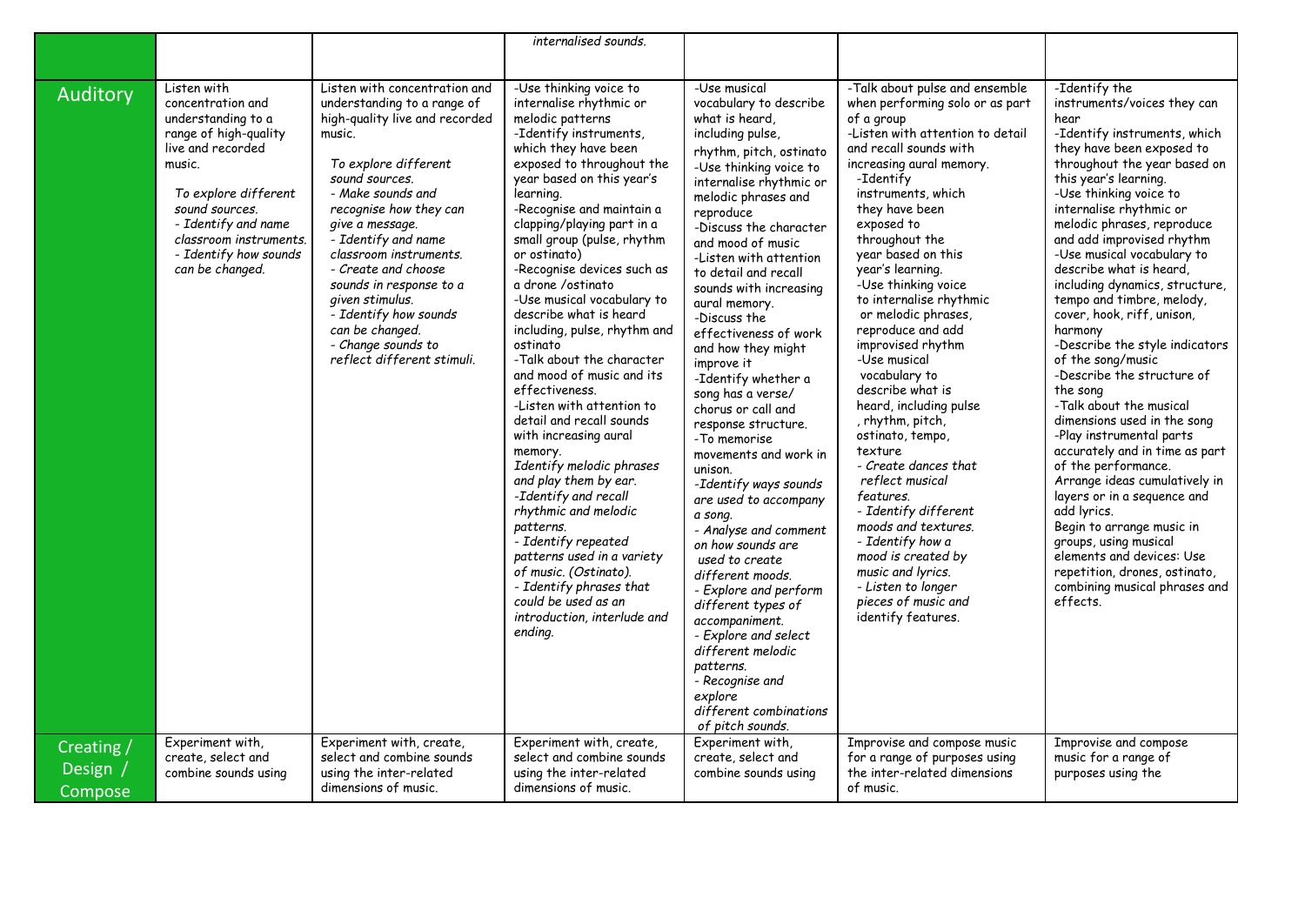| the inter-related         |                               |                           | the inter-related                     |                          |                                |
|---------------------------|-------------------------------|---------------------------|---------------------------------------|--------------------------|--------------------------------|
|                           |                               |                           |                                       |                          | inter-related dimensions of    |
| dimensions of music.      | Identify some of the musical  | -Create and clap rhythmic | dimensions of music.                  | -Compose using notes     | music.                         |
|                           | elements that are heard       | -Work<br>patterns         |                                       | of the pentatonic        |                                |
| Identify the pulse in     | within a piece i.e. pulse,    | with notes of             | -Create rhythmic and                  | scale $C, D, E, G, A$    | - Compose using notes of the   |
| different pieces of       | rhythm, pitch, long/short,    | The pentatonic scale to   | notate phrases using                  | -Arrange ideas           | pentatonic scale C, D, E, G, A |
| music.                    | high/low, fast/slow.          | compose phrases           | walk, jogging, stride                 | cumulatively in layers   | - Recap creating rhythmic and  |
| - Identify the pulse and  | Improvise when hearing        | -Create textures by       | and rests                             | or in a sequence.        | notate phrases using walk,     |
| join in getting faster    | changes in dynamics, pace and | combining sounds in       | - Create descriptive                  | - Improvise rhythm       | jogging, stride and rests      |
| and slower together.      | character.                    | different ways.           | music in pairs or small               | patterns.                |                                |
| - Identify long and shor  | -Select sounds carefully.     |                           | groups.                               | -Create rhythmic and     | - Begin to arrange music in    |
| sounds in music.          | -Improvise and organise ideas | - Create music that       | -Use thinking voice to                | notation phrases         | groups, using musical          |
| - Perform a rhythm to d   | into a beginning, middle and  | describes contrasting     | internalise rhythmic or               | using walk, jogging,     | elements and devices: Use      |
| given pulse.              | end                           | moods/emotions.           | melodic phrases and                   | stride and rests         | repetition, drones, ostinato,  |
| - Begin to internalise an |                               | - Improvise simple        | reproduce                             | -Improve a               | combining musical phrases      |
| create rhythmic           |                               | tunes based on the        | -Compose using notes                  | composition by using     | and effects.                   |
| patterns.                 |                               | pentatonic scale.         | of the pentatonic                     | a drone or ostinato      | - Improvise to and read        |
|                           |                               |                           |                                       |                          | from a reduced or a graphic    |
| - Accompany a chant or    |                               | - Compose music in pairs  | scale C, D, E, G, A                   | - Subdivide the pulse    | score of four or five lines    |
| song by clapping or       |                               | and make improvements     | -Experiment with<br>devices such as a | while keeping to a       | -Practise and perform          |
| playing the pulse or      |                               | to their own work.        |                                       | steady beat.             | improvising.                   |
| rhythm.                   |                               | - Create an               | drone/ostinato in                     | -Identify different      | -Practise and perform          |
| - Contribute to the       |                               | accompaniment to a        | composing                             | starting points or       |                                |
| creation of a class       |                               | known song.               | -Arrange ideas                        | composing music.         | compositions.                  |
| composition.              |                               | - Create sequences of     | cumulatively in layers                | - Explore, select        | -Arrange ideas cumulatively    |
|                           |                               | movements in response     | - To create a body                    | combine and exploit      | in layers or in a sequence     |
|                           |                               | to sounds.                | percussion                            | a range of different     | and add lyrics                 |
|                           |                               | - Create long and short   | performance.                          | sounds to compose a      | -Take on a musical             |
|                           |                               | sounds on instruments.    |                                       | soundscape.              | leadership role, creating      |
|                           |                               |                           |                                       | - Write lyrics to a      | musical ideas for the group    |
|                           |                               |                           |                                       | known song.              | to copy or respond to          |
|                           |                               |                           |                                       | - Compose a short        | -Contribute by singing,        |
|                           |                               |                           |                                       | song to own lyrics       | playing an instrumental part,  |
|                           |                               |                           |                                       | based on everyday        | improvising or by              |
|                           |                               |                           |                                       | phrases.                 | performing their               |
|                           |                               |                           |                                       | - Compose music          | composition.                   |
|                           |                               |                           |                                       | individually or in pairs | - Create different             |
|                           |                               |                           |                                       | using a range of         | effects using                  |
|                           |                               |                           |                                       | stimuli and developing   | combinations of                |
|                           |                               |                           |                                       | musical ideas into a     | pitched sounds.                |
|                           |                               |                           |                                       | completed composition.   | - Use ICT to change            |
|                           |                               |                           |                                       | - Create different       |                                |
|                           |                               |                           |                                       | effects using            | and manipulate                 |
|                           |                               |                           |                                       | combinations of          | sounds.                        |
|                           |                               |                           |                                       | pitched sounds.          |                                |
|                           |                               |                           |                                       |                          |                                |
|                           |                               |                           |                                       | - Use ICT to change      |                                |
|                           |                               |                           |                                       | and manipulate           |                                |
|                           |                               |                           |                                       | sounds.                  |                                |
|                           |                               |                           |                                       |                          |                                |
|                           |                               |                           |                                       |                          |                                |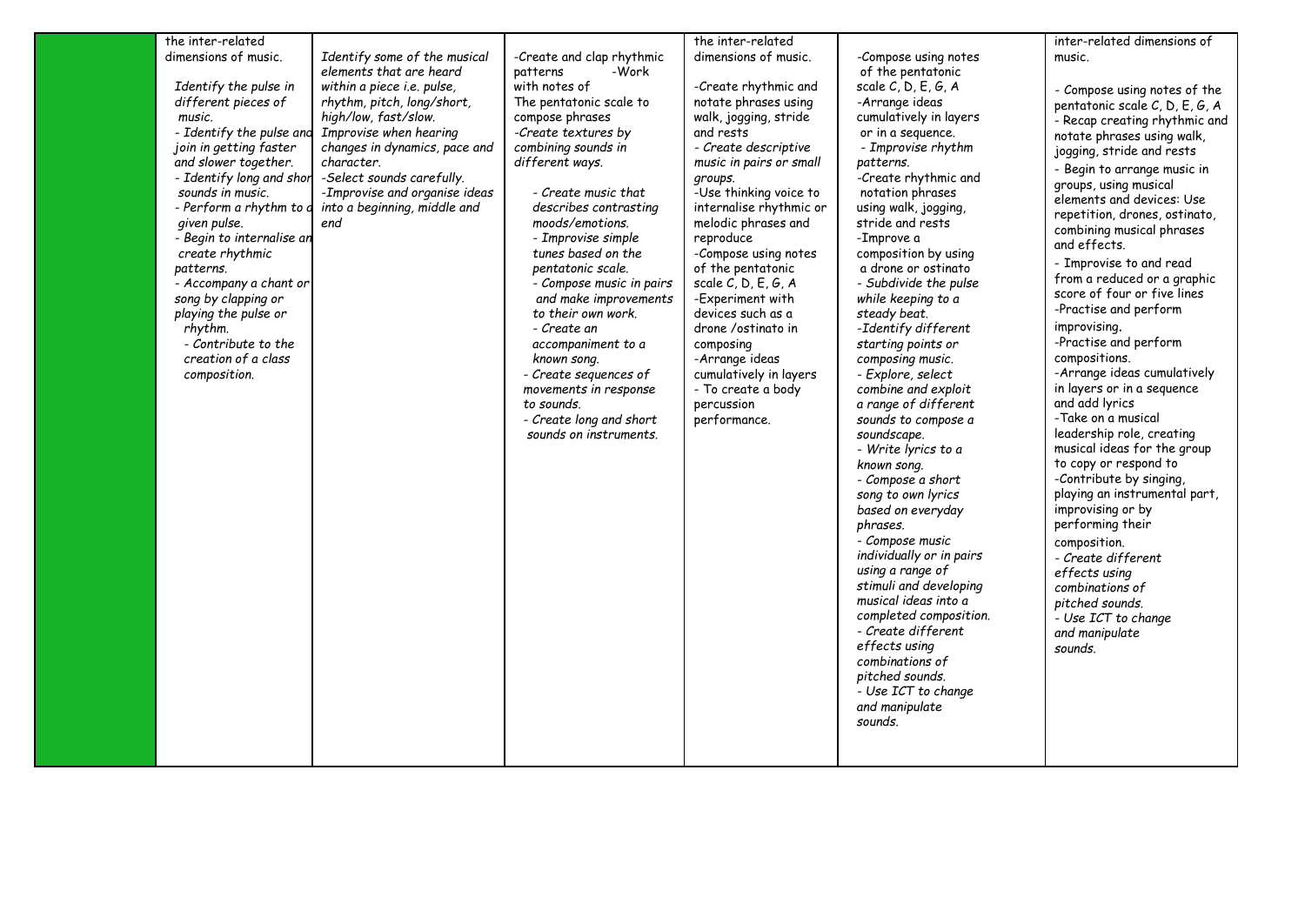| Performance             |                                                                                                                                                                                                                                             | -Copy sung phrases<br>-Sing partner songs and<br>rounds in two or three<br>parts<br>-Maintain a clapping/playing<br>part in a small group (pulse,<br>rhythm or ostinato<br>-Play and perform in<br>ensemble contexts, using<br>their voices with increasing<br>accuracy, fluency, control<br>and expression.<br>-Play and perform in<br>ensemble contexts, using<br>musical instruments with<br>increasing accuracy,<br>fluency, control and<br>expression.<br>- Perform a repeated<br>pattern to a steady pulse | -Clap or play in two or<br>three groups<br>-Talk about pulse and<br>ensemble when<br>performing solo or as<br>part of a group<br>-Use thinking voice to<br>internalise rhythmic or<br>melodic phrases and<br>reproduce<br>-Sing songs in two or<br>three parts with an<br>increasing awareness<br>of the tone of their<br>voice -Sing legato<br>songs in unison with<br>good intonation, and<br>reflecting the mood of<br>the song<br>-Play and perform in<br>solo and ensemble<br>contexts, using their<br>voices and instruments<br>with increasing<br>accuracy, fluency,<br>control and expression.<br>-Perform in different<br>ways, exploring the<br>way the performers<br>are a musical resource.<br>- Perform with<br>awareness of different<br>parts | -Clap or play in two or three<br>groups<br>-Talk about pulse and ensemble<br>when performing solo or as part<br>of a group<br>-Use thinking voice to<br>internalise rhythmic or melodic<br>phrases, reproduce and add<br>improvised rhythm<br>-Sing songs in a wide variety of<br>styles in two or three parts,<br>showing accuracy and<br>expression<br>-Play and perform -Sing<br>legato songs in unison with good<br>intonation, showing awareness<br>of phrasing and shape of the<br>melody<br>Play and perform in solo and<br>ensemble contexts, using their<br>voices and using musical<br>instruments with increasing<br>accuracy, fluency, control and<br>expression. | -Year 6 performance<br>-Present performances<br>effectively with awareness of<br>audience, venue and occasion.<br>-Begin to arrange music<br>in groups, using musical<br>elements and devices:<br>Use repetition, drones,<br>ostinato, combining<br>musical phrase and<br>effects.<br>-Use and understand staff<br>and other musical notations.<br>-Perform using<br>notation as a support.<br>- Sing songs with<br>staff notation as<br>support.<br>- Talk about pulse,<br>pitch, rhythm and their<br>part in the ensemble<br>when performing as<br>part of a group<br>-Sing a wide variety of<br>songs in two or three<br>parts confidently.<br>-Sing, play and perform<br>legato songs in<br>unison with good<br>intonation from memory<br>with attention to<br>phrasing and shape of<br>the melody. |
|-------------------------|---------------------------------------------------------------------------------------------------------------------------------------------------------------------------------------------------------------------------------------------|------------------------------------------------------------------------------------------------------------------------------------------------------------------------------------------------------------------------------------------------------------------------------------------------------------------------------------------------------------------------------------------------------------------------------------------------------------------------------------------------------------------|--------------------------------------------------------------------------------------------------------------------------------------------------------------------------------------------------------------------------------------------------------------------------------------------------------------------------------------------------------------------------------------------------------------------------------------------------------------------------------------------------------------------------------------------------------------------------------------------------------------------------------------------------------------------------------------------------------------------------------------------------------------|-------------------------------------------------------------------------------------------------------------------------------------------------------------------------------------------------------------------------------------------------------------------------------------------------------------------------------------------------------------------------------------------------------------------------------------------------------------------------------------------------------------------------------------------------------------------------------------------------------------------------------------------------------------------------------|---------------------------------------------------------------------------------------------------------------------------------------------------------------------------------------------------------------------------------------------------------------------------------------------------------------------------------------------------------------------------------------------------------------------------------------------------------------------------------------------------------------------------------------------------------------------------------------------------------------------------------------------------------------------------------------------------------------------------------------------------------------------------------------------------------|
| Reading<br><b>Music</b> | Listen and Respond<br>Explore and Create - Using<br>classroom instruments.<br>- Share Child-led movement<br>but start to teach the<br>children to follow and copy<br>instructions.<br>-General Information about<br>Pulse, Rhythm and Pitch | -Read from a graphic score<br>of three or four lines<br>-Use and understand staff<br>and other musical<br>notations.<br>-Perform long and short<br>sounds in response to<br>symbols.<br>- Play and sing phrase<br>from dot notation.<br>- Record their own ideas.<br>- Make their own symbols<br>as part of a class score.                                                                                                                                                                                       | -Read from a graphic<br>score of four or five<br>lines<br>- To perform long and<br>short sounds in<br>response to notes<br>learned.<br>-To develop listening<br>skills (call and<br>response)<br>-To recognise<br>crotchets, quavers and<br>crotchet rests +<br>minims.                                                                                                                                                                                                                                                                                                                                                                                                                                                                                      | -Read from a reduced or a<br>graphic score of four or five<br>lines<br>-Arrange ideas cumulatively in<br>layers<br>-To revise prior learning.                                                                                                                                                                                                                                                                                                                                                                                                                                                                                                                                 | -Improvise to and read from<br>a reduced or a graphic score<br>of four or five lines<br>- Play instrumental parts<br>accurately and in time as part<br>of the performance using<br>notation.<br>lines.                                                                                                                                                                                                                                                                                                                                                                                                                                                                                                                                                                                                  |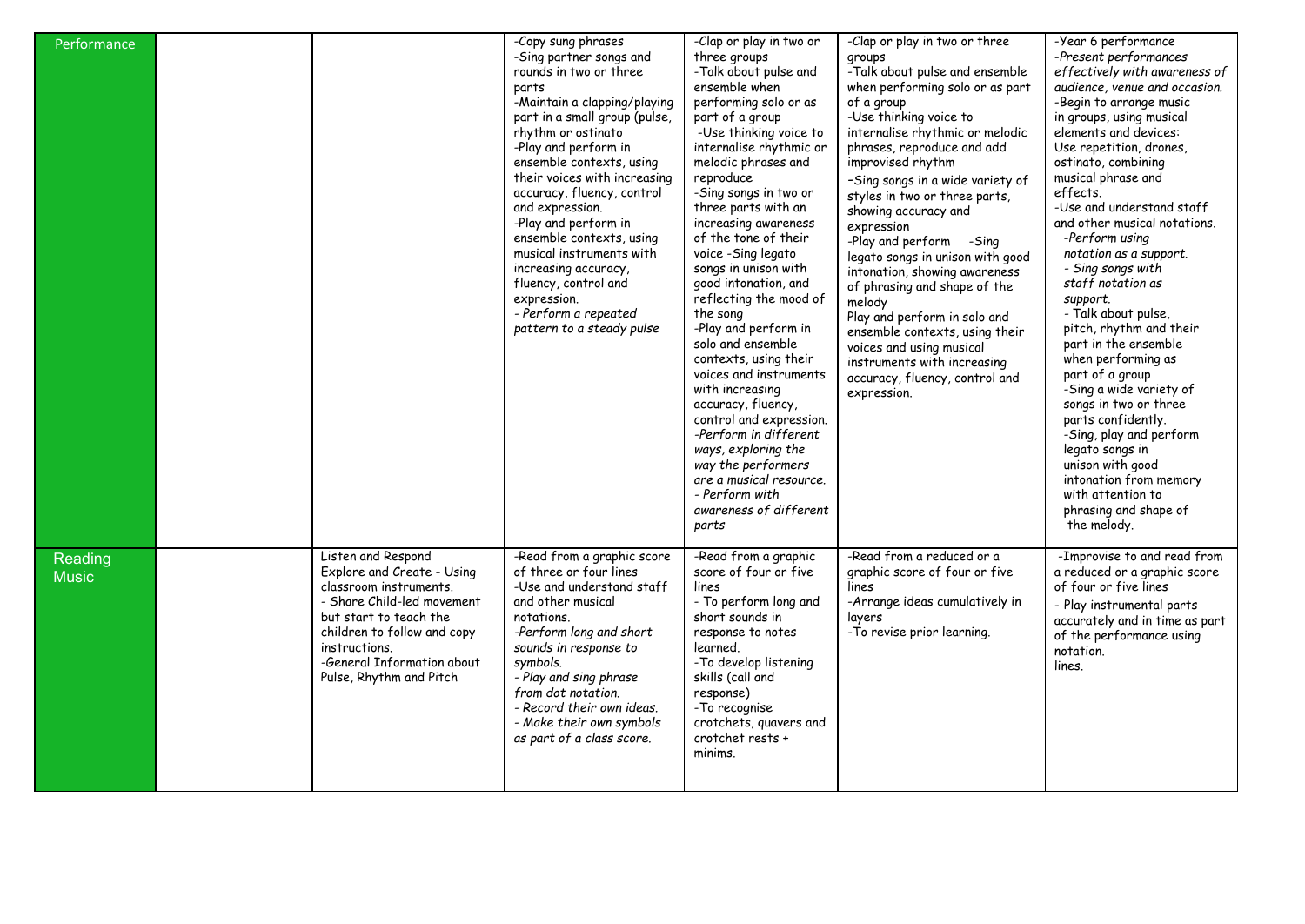| <b>Composers</b><br>and<br>musicians | Composers as<br>suggested by Charanga<br>program in weekly<br>"Viewer" page.                                                                                                                                                                                                     | Composers as suggested by<br>Charanga program in weekly<br>"Viewer" page.                                                                                                                                                                                               | Composers as suggested by<br>Charanga program in weekly<br>"Viewer" page.                                                                                                                                                                                               | Composers suggested<br>by the MK Music<br>Service                                                                                                                                                                                                                                | Composers as suggested by<br>Charanga program in weekly<br>"Viewer" page.                                                                                                                                                                                                                                            | Composers as suggested by<br>Charanga program in weekly<br>"Viewer" page.                                                                                                                                                                                               |
|--------------------------------------|----------------------------------------------------------------------------------------------------------------------------------------------------------------------------------------------------------------------------------------------------------------------------------|-------------------------------------------------------------------------------------------------------------------------------------------------------------------------------------------------------------------------------------------------------------------------|-------------------------------------------------------------------------------------------------------------------------------------------------------------------------------------------------------------------------------------------------------------------------|----------------------------------------------------------------------------------------------------------------------------------------------------------------------------------------------------------------------------------------------------------------------------------|----------------------------------------------------------------------------------------------------------------------------------------------------------------------------------------------------------------------------------------------------------------------------------------------------------------------|-------------------------------------------------------------------------------------------------------------------------------------------------------------------------------------------------------------------------------------------------------------------------|
|                                      | Appreciate and<br>understand a wide<br>range of high-quality<br>live and recorded music<br>drawn from different<br>traditions and from<br>great composers and<br>musicians.<br>Develop an<br>understanding of the<br>history of music as<br>suggested by the<br>Charanga scheme. | Appreciate and understand a<br>wide range of high-quality live<br>and recorded music drawn<br>from different traditions and<br>from great composers and<br>musicians.<br>Develop an understanding of<br>the history of music as<br>suggested by the Charanga<br>scheme. | Appreciate and understand<br>a wide range of high-quality<br>live and recorded music<br>drawn from different<br>traditions and from great<br>composers and musicians.<br>Develop an understanding<br>of the history of music as<br>suggested by the Charanga<br>scheme. | Appreciate and<br>understand a wide<br>range of high-quality<br>live and recorded<br>music drawn from<br>different traditions<br>and from great<br>composers and<br>musicians.<br>Develop an<br>understanding of the<br>history of music as<br>suggested by MK<br>Music Service. | Appreciate and understand a<br>wide range of high-quality live<br>and recorded music drawn from<br>different traditions and from<br>great composers and musicians.<br>Develop an understanding of the<br>history of music as suggested<br>by the Charanga scheme.                                                    | Appreciate and understand a<br>wide range of high-quality live<br>and recorded music drawn<br>from different traditions and<br>from great composers and<br>musicians.<br>Develop an understanding of<br>the history of music as<br>suggested by the Charanga<br>scheme. |
|                                      |                                                                                                                                                                                                                                                                                  |                                                                                                                                                                                                                                                                         |                                                                                                                                                                                                                                                                         |                                                                                                                                                                                                                                                                                  | Use sing up for age appropriate, class-based songs and Assemblies. Use whole year programme of music in Music Folder for class-based songs of the month.<br>All year groups to use Charanga music and Year 4 to use MK Music Co-Op. Charanga Classics for kidshttps://www.classicsforkids.com/shows/shows.php?id=244 |                                                                                                                                                                                                                                                                         |
|                                      | <b>Foundation Stage:</b><br>mework - March 2021.pdf                                                                                                                                                                                                                              |                                                                                                                                                                                                                                                                         |                                                                                                                                                                                                                                                                         |                                                                                                                                                                                                                                                                                  | Refer to DFE Statutory Framework for early years foundation stage: (published March 2021/effective September 2021)<br>https://assets.publishing.service.gov.uk/government/uploads/system/uploads/attachment data/file/974907/EYFS fra                                                                                |                                                                                                                                                                                                                                                                         |

## Music programmes of study:

Key stages 1 and 2 National Curriculum in England.

Purpose of study - Music is a universal language that embodies one of the highest forms of creativity. A high-quality music education should engage and inspire pupils to develop a love of music and their talent as musicians, and so increase their self-confidence, creativity and sense of achievement. As pupils progress, they should develop a critical engagement with music, allowing them to compose, and to listen with discrimination to the best in the musical canon.

Aims: The national curriculum for music aims to ensure that all pupils: ♣ perform, listen to, review and evaluate music across a range of historical periods, genres, styles and traditions, including the works of the great composers and musicians  $\triangleq$  learn to sing and to use their voices, to create and compose music on their own and with others, have the opportunity to learn a musical instrument, use technology appropriately and have the